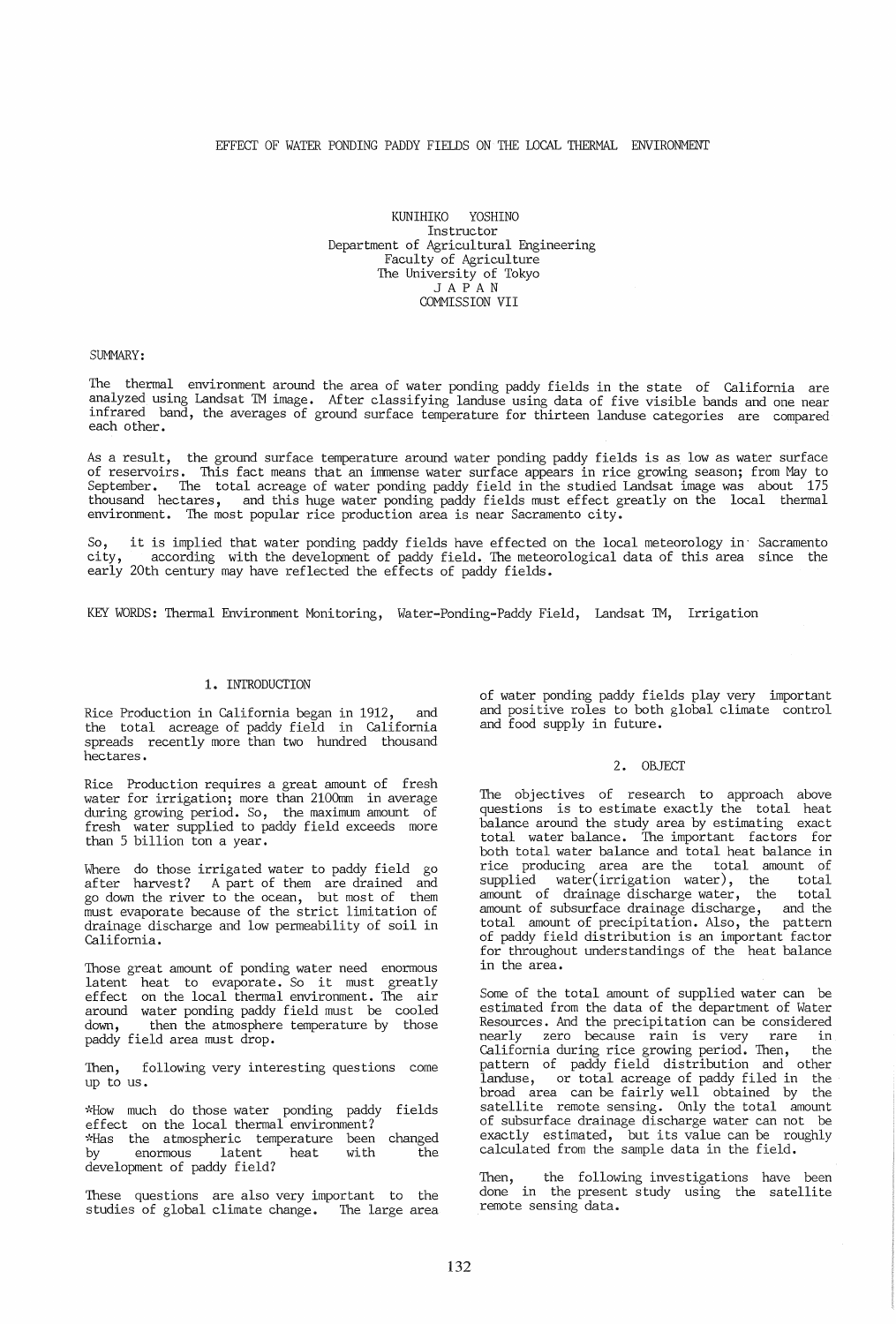(1) Analysis of the pattern of paddy field distribution by the satellite remote sensing and to measure the total acreage of paddy<br>field in the area

(2) Measurement of the ground surface temperature using the thermal band of the satellite remote sensing data

(3) Assessment of the effect of paddy field on the local thermal environment considering both local thermal environment considering<br>water balance and heat balance in this area

#### 3.DATA ANALYSIS

## 3.1 Study Area and Image Data

The study area was selected in the northern part of Sacramento valley in California. This area is very famous for rice production, a lot of paddy field were developed in counties of Butte, Colusa, Glenn, Sutter, Tehema, Yolo, Yuba. The outline of this area is shown in figure 1.

The image data to analyze is a full scene of Landsat-5 TM data(WRS=44/33) acquired on August 23 in 1990. The type of geodetic processing is systematic. The type of resampling is cubic systematic. The type of resampling is cubic convolution. The type of projection is SOM. The pixel size is 28.5 m.

The reason why this scene was adopted is that it has very little cloud and it was acquired in the ripening period of rice in California.



Figure 1. Outline of Study Area

#### 3.2 Landuse Analysis

A. Landuse Classification Method The landuse of this area was obtained by the ordinal supervised classification of the maximum likelihood method. In this whole study area, thirteen landuse categories were selected and those training areas were defined using aerophotographics and a road map.

Those categories are as follows. 1.paddy field 2.upland field; some vegetation on the field 3.wet soil field; irrigated and dark field 4.dry soil field; bright fields 5.sandy area;outside of field and very bright<br>area<br>6.hazard ; complicated area like swamp or hazard<br>7.town; residential area 7. town; reservoirs and rivers 9.orchard a.forest c.cloud shadow

- 
- d.cloud

B. Training data statistics The statistics of six bands of thirteen training data were shown in Table 1. Six bands are band 1 to band 5 and band 7. For each category, the upper values are averages, and the lower values are standard deviations. These training areas for training data were carefully selected by checking Euclidean distance each other.

TABLE 1. TRAINING DATA STATISTICS

|             | CATEGORY<br>NAME | BND1          | BND <sub>2</sub>     | BND.3                | BND4          | BND5          | BND7          |
|-------------|------------------|---------------|----------------------|----------------------|---------------|---------------|---------------|
|             | 1 PADDY          | 63.5          | 31.8                 | 30.0                 | 102.7         | 52.8          | 18.7          |
|             | FIELD            | 1.9           | 1.6                  | 3.2                  | 12.2          | 4.6           | 2.7           |
| $2^{\circ}$ | <b>UPLAND</b>    | 66.0          | 31.4                 | 34.5                 | 87.8          | 63.4          | 30.4          |
|             | FIELD            | 5.7           | 3.4                  | 10.6                 | 26.2          | 14.7          | 16.4          |
|             | 3 WET SOIL       | 80.0          | 35.7                 | 51.9                 | 59.9          | 128.9         | 65.9          |
|             | FTI FD           | 2.3           | 1.6                  | 3.4                  | 3.8           | 7.4           | 4.7           |
|             | 4 DRY SOIL       | 92.2          | $\overline{52.4}$    | 89.4                 | 80.8          | 143.1         | 81.1          |
|             | FIELD            | 2.7           | 2.5                  | 5.1                  | 4.3           | 5.9           | 5.1           |
|             | 5 SANDY          | 85.7          | 41.9                 | 62.2                 | 56.2          | 135.4         | 81.3          |
|             | <b>AREA</b>      | 4.1           | 2.9                  | 5.1                  | 4.9           | 13.4          | 8.5           |
|             | 6 HAZARD         | 74.7<br>10.5  | 35.3<br>8.4          | 49.0<br>17.5         | 64.7<br>17.3  | 94.5<br>36.0  | 47.1<br>21.8  |
|             | 7 TOWN           | 83.0<br>19.0  | 38.0<br>11.4         | 48.1<br>17.9         | 52.8<br>16.3  | 67.6<br>22.7  | 40.9<br>16.6  |
| 8.          | <b>WATER</b>     | 60.9          | 22.5                 | 16.0                 | 5.4           | 2.8           | 1.2           |
|             | <b>BODY</b>      | 2.9           | 2.2                  | 2.5                  | 0.9           | 1.2           | 1.0           |
| 9           | <b>ORCHARD</b>   | 64.2<br>3.8   | 27.1<br>2,7          | 30.3<br>5.5          | 60.3<br>4.7   | 64.7<br>8.9   | 32.7<br>8.4   |
|             | a FOREST         | 52.1<br>3.0   | 19.9<br>2.2          | 18.9<br>3.2          | 59.3<br>11.7  | 40.5<br>12.1  | 14.5<br>5.4   |
|             | b ROCKY          | 90.8          | 45.8                 | 67.1                 | 57.6          | 115.5         | 66.3          |
|             | <b>AREA</b>      | 12.2          | 7.4                  | 9.0                  | 7.4           | 23.1          | 9.4           |
|             | c CLOUD          | 43.5          | 13.2                 | 10.1                 | 5.3           | 2.3           | 1.1           |
|             | <b>SHADOW</b>    | 1.0           | 0.7                  | 0.7                  | 1.1           | 0.9           | 0.9           |
|             | d CLOUD          | 233.8<br>28.2 | 116.0<br><u>19.6</u> | 157.2<br><u>26.9</u> | 126.6<br>17.9 | 189.9<br>23.1 | 123.7<br>17.9 |

C. Classification Reliability Table 2. shows the classification error matrix table of reference data of 228 pixels which are located around the centers of training areas.

The number of correctly classified pixels are 196,<br>so overall classification accuracy is 86%. Most<br>of the categories, except HAZARD, ORCHARD, are expected to be exactly classified.

**D.** Classification The result of classification of thirteen categories by the maximum likelihood method is shown in the photo 1. The photo 1. shows the result of landuse classification of thirteen categories in the whole image; paddy field, forest, town and other landuse categories.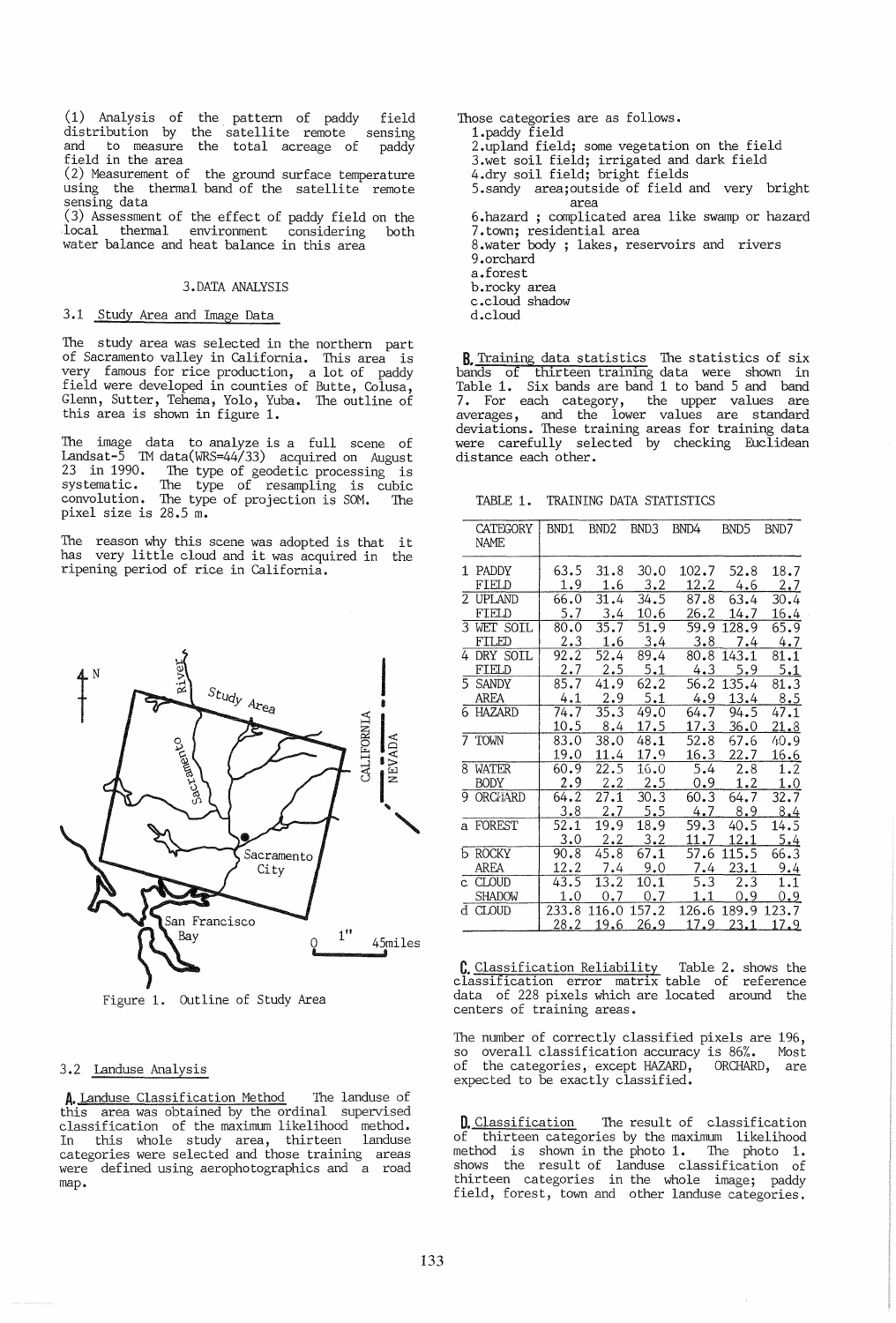Paddy field seems to be pretty correctly classified, and the distribution of paddy field and total acreage of it are thought to be reliable.

Table 2. Classification Error Matrix

|       | RD |    |    |              |    |   |    |    |   |    |       |   |   |  |       |
|-------|----|----|----|--------------|----|---|----|----|---|----|-------|---|---|--|-------|
|       | 1  | 2  | 3  | 4            | 5  | 6 | 7  | 8  | 9 | a  | b     | c | d |  | total |
| CD    |    |    |    |              |    |   |    |    |   |    |       |   |   |  |       |
| 1     | 30 | 3  | 0  | 0            | 0  | 0 | 0  | 0  | 0 | 0  | 0     | 0 | 0 |  | 33    |
| 2     | Ω  | 27 | Ω  | $\mathbf{1}$ | 0  | 0 | 0  | 0  | 0 | 0  | 0     | 0 | 0 |  | 28    |
| 3     | 0  | Ω  | 8  | 0            | 0  | 0 | 0  | 0  | 1 | 2  | 3     | 0 | 0 |  | 24    |
| 4     | 0  | 0  | 1  |              | 0  | 0 | 0  | 0  | 0 | 0  | 0     | 0 | 0 |  | 18    |
| 5     | 0  | 0  | 0  | 0            | 9  | 0 | 0  | 0  | 0 | 0  | 1     | 0 | 0 |  | 10    |
| 6     | 1  | 1  | 0  | 0            | 0  | 7 | 0  | 0  | 0 | 1  | 2     | 0 | 0 |  | 12    |
| 7     | 0  | 1  | 0  | 0            | 0  | Ω | 16 | 0  | 0 | 1  | 0     | 0 | 0 |  | 18    |
| 8     | 0  | 0  | 0  | 0            | 0  | 0 | Ω  | 20 | 0 | ი  | 0     | 0 | 0 |  | 20    |
| 9     | 0  | 2  | 0  | 0            | 0  | 0 | 0  | 0  | 4 | 0  | 0     | 0 | 0 |  | 6     |
| a     | 0  | 0  | 0  | 0            | 0  | 0 | 0  | 0  | 0 | 13 | 0     | 0 | 0 |  | 13    |
| b     | 0  | 1  | 0  | 6            | 2  | 1 | 0  | 0  | 0 | 0  | 29    | 0 | 0 |  | 39    |
| c     | 0  | 0  | 0  | 0            | 0  | 0 | 0  | 0  | 0 | 0  | 1     | 5 | 0 |  | 6     |
| d     | 0  | 0  | 0  | 0            | 0  | 0 | 0  | 0  | 0 | 0  | 0     | 0 | 1 |  | 1     |
| Total |    |    |    |              |    |   |    |    |   |    |       |   |   |  |       |
|       | 31 | 35 | 19 | 24           | 11 | 8 | 16 | 20 | 5 |    | 17 36 | 5 | 1 |  | 228   |

CD: Classified Data RD: Reference Data

### 3.3 Land Surface Temperature

The CCT data of band 6 was transformed to the<br>temperature before farther analysis. The temperature before farther analysis. The<br>transforming equations shown in the equation (1) equations shown in the equation to (3) were used to transform CCT counts of band 6 to the ground surface centigrade).

Figure 2. shows the calibration curve for data transformation. Using this calibration curve, all the data of band 6 were transformed to ground surface temperature( degree centigrade).

$$
R = V(Rb - Ra)/255 + Ra
$$
 \t=-- Equation (1)

 $R/L = (5.1292xT2 - 1.7651xTx1000 + 1.6023)/100000$ ---- Equation (2)

 $t = T - 273$  ----- Equation (3)

where,

- V : CCT count of Band 6
- R : Radiation brightness in CCT count (V)
- Ra: Minimum radiation brightness
- in CCT count(V=O)
- Rb: Maximum radiation brightness
	- in CCT count(V=255)
- : Wave length range of band6(1.239x10-6m)
- T : Temperature in Kelvin
- t Temperature in degree centigrade

The histograms of ground surface temperature for each training area of thirteen categories were obtained. And also, the histogram of ground surface for the pixels classified to each<br>categories. Their averages and standard Their averages and standard<br>shown in figure 3. In thirteen deviations are shown in figure 3. In thirteen landuse , water body, forest, paddy field, cloud shadow area, and cloud have low surface

temperature. What interesting things are paddy field and forest have as low temperature as water<br>body: about 21 degrees centigrade. But, in body; about 21 degrees centigrade. But, in<br>other landuse categories of upland field; dry other landuse categories of upland field; dry<br>soil field, wet soil field, sandy area, soil field, wet soil field, sandy area,<br>orchard, hazard,town, rocky-area have high orchard, hazard, town, surface temperature, over 24 degrees centigrade.

This means that the moisture evaporates highly from the surface of water body, paddy field and forest, comparing other landuse categories like dry soil field or sandy area. So, ground surfaces of water body, paddy field, forest are cooled down as the latent heat is taken away from those as the latent heat is taken away from those<br>surfaces.



Figure 2. Calibration Curve of ccr Count of Band 6 to Temperature



Figure 3. The Statistics of The Surface Temperature in Training Areas and Classified Areas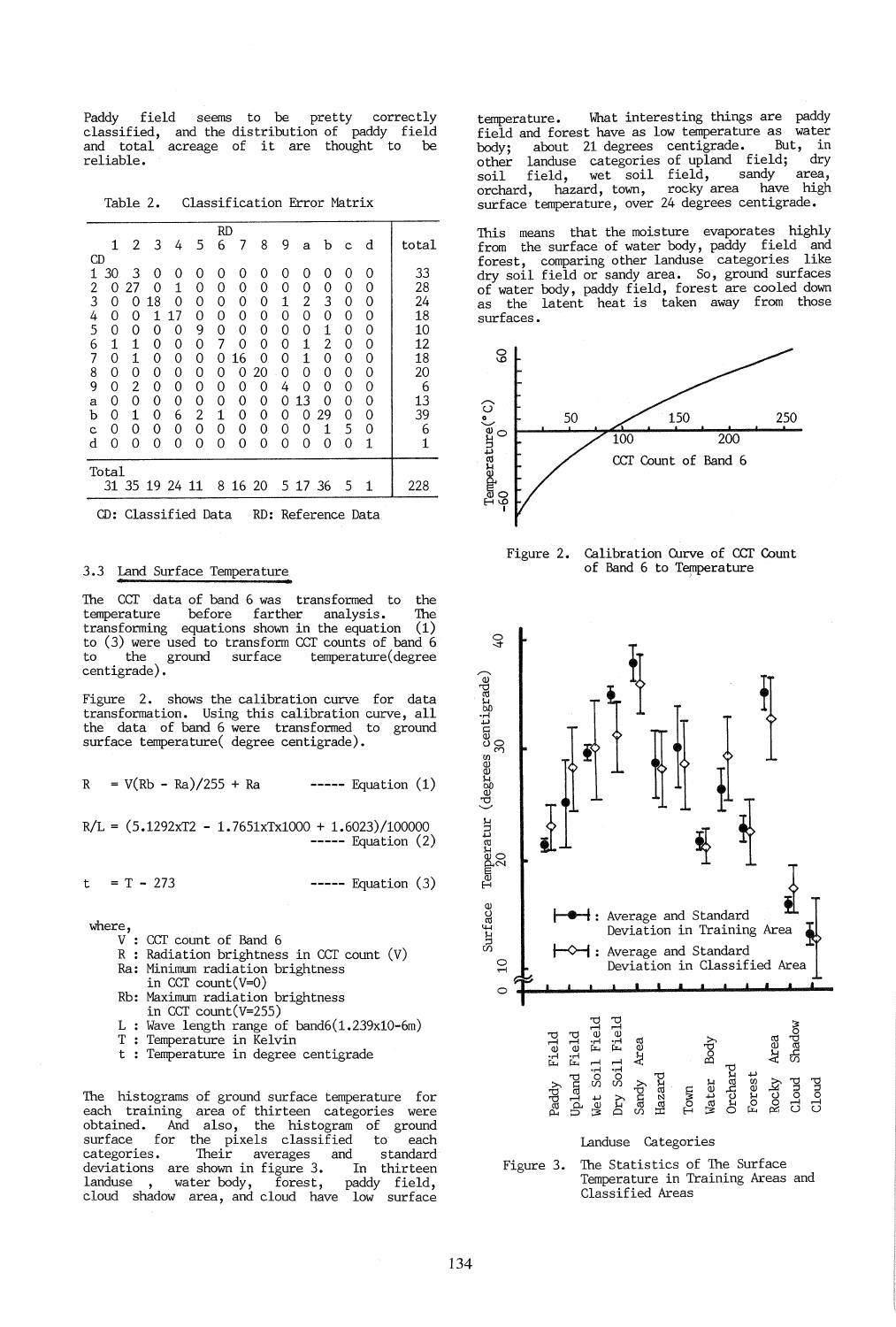The photo 2. shows the distribution of ground surface temperature in the whole image. In the level of 22 to 24 degrees centigrade, a lot of paddy field are expanding.

## 4. DISCUSSION

#### 4.1 Effects of Paddy Field on local thermal Environment

A. Total Acreage of paddy fields in the scene The total number of pixels that is classified to paddy field is 2,174,892. As a pixel size equals to 28.5m. So, the total acreage of paddy field by satellite remote sensing data was estimated as 176,656 ha in the scene; in Sacramento valley.

According to the statistics, the total acreage of paddy field in 1988 was 170 thousand ha in California, and 170 thousand ha in 1991. Considering that ninety percent of paddy field is in Sacramento valley, and that California has suffered from drought for six years, the calculated total acreage by satellite remote sensing data; 176 thousand ha in 1990, can be thought relatively accurate.

**B.** Total Water Balance Water balance in paddy field is described as the equation (4).

Ir +  $Pr = Dr + ET + Per$ **-----** Equation (4)

where,

- Ir: Irrigation
- $\Pr$  : Precipitation
- Dr : Drainage discharge
- IT : Evapotranspiration
- Per: Percolation

Then, the evapotranspiration is expressed as

```
ET = Ir + Pr - Dr - Per ----- equation (5)
```
In California, the amount of irrigation water for<br>paddy field for rice production is estimated seven party-feet in average. And the precipitation during rice growing period is almost zero because there is seldom rain in summer.

The ratio of drainage discharge water to total water use can be thought very low because of reasons as follows.

- (l)Severe limitation of drainage discharge after spreading pesticide by the government
- (2)Farmers pay for water cost, then they carefully use water. They do not like to drain water to outside of paddy field

The amount of percolation water can not be exactly estimated. But, it is said that the percolation rate is about -5 or -6 powers of 10 mm/sec in Sacramento valley, because the soil around alluvial plane near the Sacramento river is categorized to heavy clay. So, the total amount of percolation is guessed less than 900 mm(three acre-feet) per year.

The average of pan evapotranspiration in this area are 6 to 8.5 inches per month, between May to August. So, the total amount of pan Evapotranspiration is 30 inches; less than 3 feet in rice growing period.

In this paper, the total Evapotranspiration from paddy field is thought as the equation (5). It is estimated between 4 acre-feet to 7 acre-feet. The figure 4. shows the water balance in paddy field.



Figure 4. Water Balance in Paddy Field

C. Total Latent Heat in four months Using the total acreage of paddy field and the range of evapotranspiration , the total latent heat in this area is calculated 5.2 followed by eighteen zeros J to 9.2 followed by eighteen zeros J. This latent heat is very immense.

## 4.2 Transition of Total Acreage of Paddy Field in California

According to the statistics published by University of California, the total acreage of rice field in California in 1975 was 217 thousand ha. In 1981,1988,1991, the total acreage of hady field in California were respectively 240 paddy field in California were respectively 240 thousand ha, 170 thousand ha, 170 thousand ha. Recently, the total acreage of paddy field is limited by the department of Water Resources and USDA because of heavy drought in these five years and set aside.

#### 5. CONCLUSION

## 5.1 Water Ponding Paddy Field and Local Thermal Environment

The thermal environment around the area of water<br>ponding paddy fields in the state of California ponding paddy fields in the california are analyzed using Landsat TM image. The ground surface temperature around water ponding paddy fields is as low as water surface of reservoirs.

This fact means that an immense water surface appears in rice growing season; from May to September. The total acreage of water ponding paddy fields in the studied Landsat image is about 175 thousand hectares, and this huge water ponding paddy fields effects greatly on the local thermal environment. The most popular rice production area is near Sacramento city.

It is implied that water ponding paddy fields have effected on the local meteorology in the state of California, according with the development of